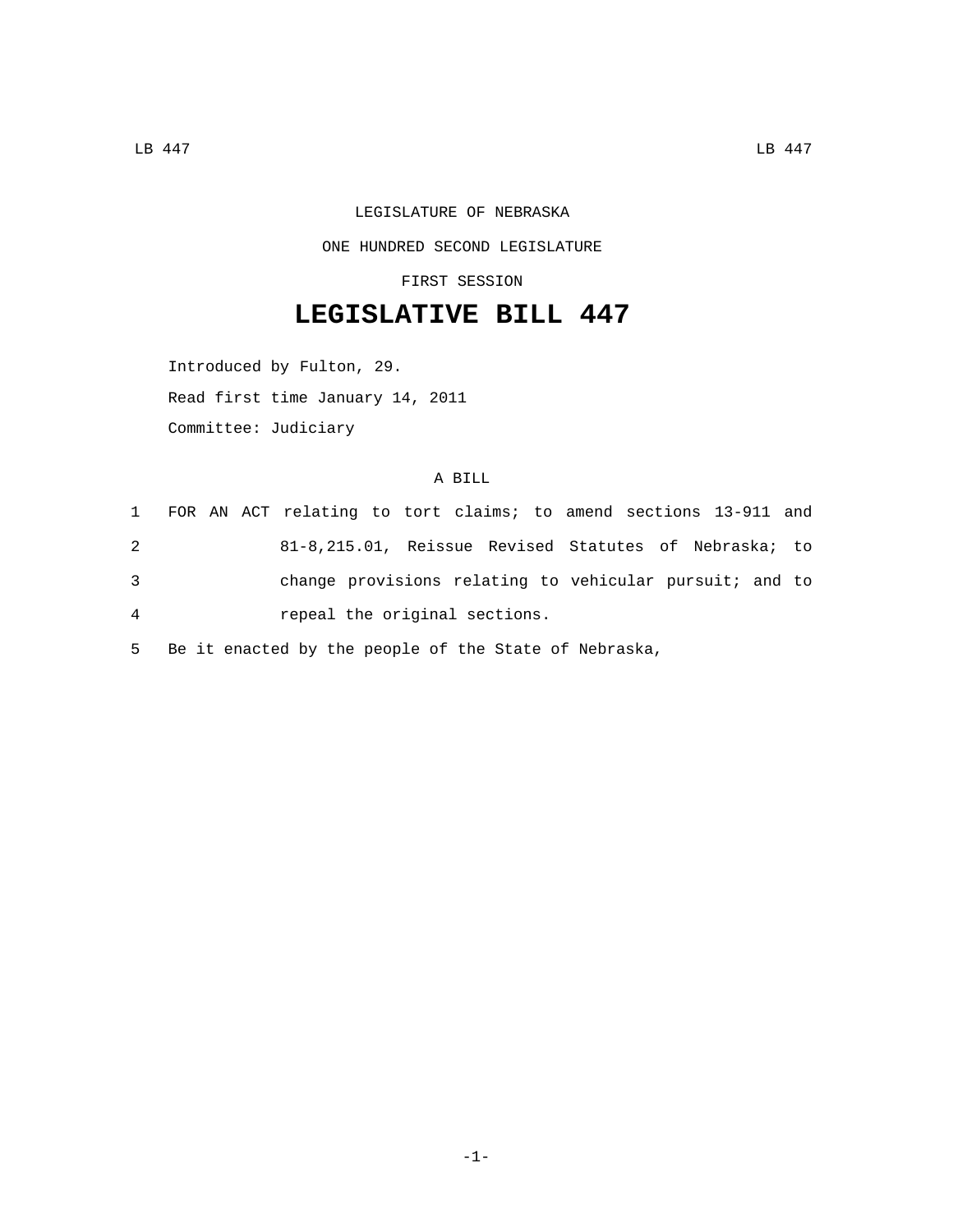$\Box$ B 447 LB 447

 Section 1. Section 13-911, Reissue Revised Statutes of 2 Nebraska, is amended to read:

 13-911 (1) In case of death, injury, or property damage to any innocent third party proximately caused by the action of a law enforcement officer employed by a political subdivision during vehicular pursuit, damages shall be paid to such third party by the 7 political subdivision employing the officer.

 (2) Upon payment by a political subdivision of those damages sustained by an innocent third party, whether upon voluntary settlement or in satisfaction of a judgment, the political subdivision shall be entitled to reimbursement of the amount of damages paid by the political subdivision from each and all of the 13 following sources:

(a) The driver of the fleeing vehicle;

 (b) Any organization, including a sole proprietorship, partnership, limited liability company, or corporation, liable for 17 the conduct of the driver of the fleeing vehicle;

 (c) Every insurer or self-insurance surety of either the driver of the fleeing vehicle or any organization, including a sole proprietorship, partnership, limited liability company, or corporation, liable for the conduct of the driver of the fleeing vehicle, except that no such insurer or self-insurance surety shall be required to pay in excess of the liability limit of its applicable 24 policies or bonds;

(d) Any uninsured or underinsured motorist insurer or

-2-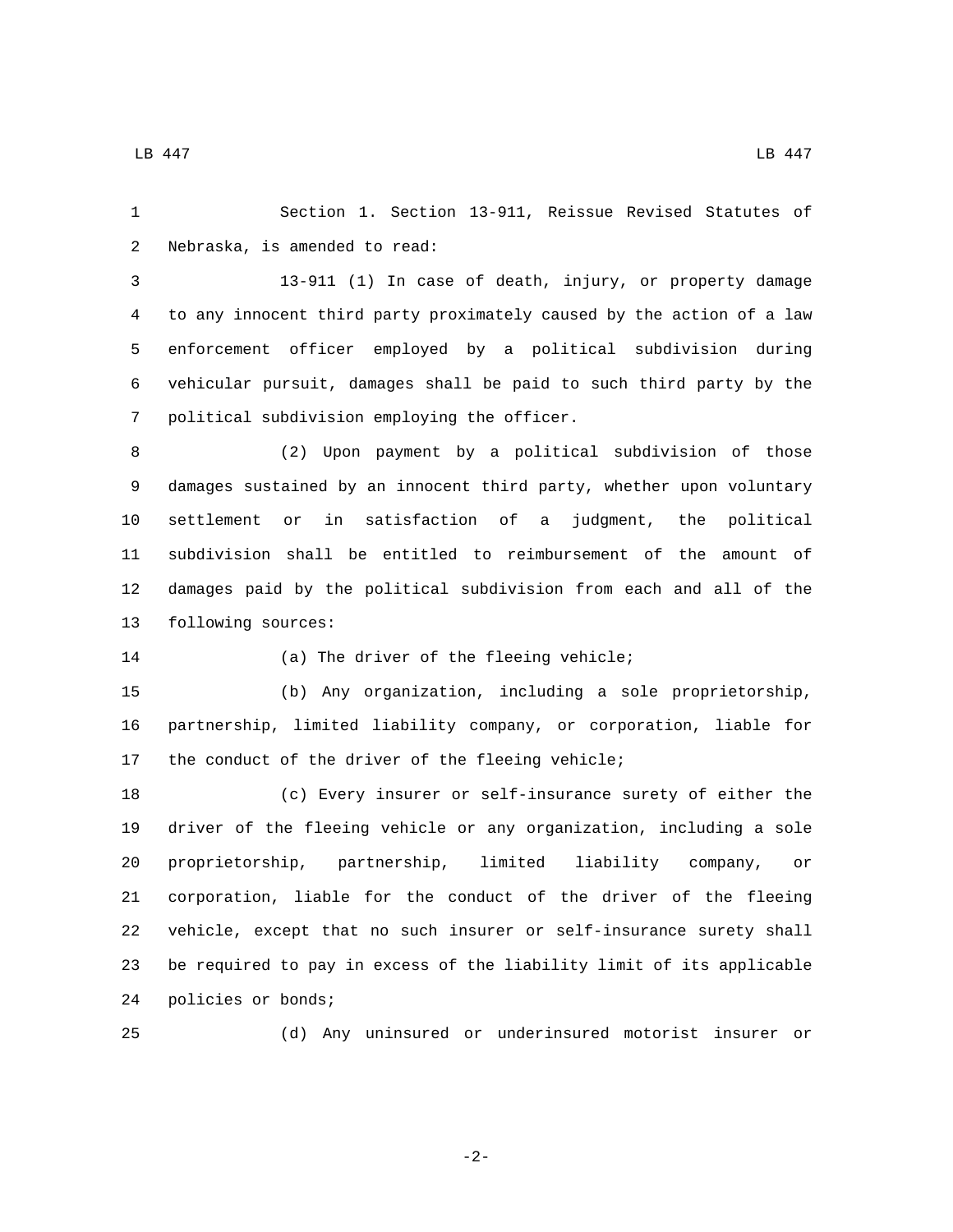self-insurance surety legally liable to the innocent third party, except that the sum recoverable from such insurer or self-insurance surety shall not exceed the highest limit of liability determined in accord with the Uninsured and Underinsured Motorist Insurance 5 Coverage Act;

 (e) The state employing law enforcement officers whose actions contributed to the proximate cause of death, injury, or property damage sustained by the innocent third party, except that the liability of the state shall not exceed the damages sustained by the innocent third party apportioned equally among all political subdivisions employing law enforcement officers whose actions contributed to the proximate cause of the death, injury, or property 13 damage sustained by the innocent third party and the state; and

 (f) Any political subdivision employing law enforcement officers whose actions contributed to the proximate cause of death, injury, or property damage sustained by the innocent third party, except that the liability of the political subdivision shall not exceed the lesser of (i) its maximum statutory liability pursuant to the Political Subdivisions Tort Claims Act or (ii) damages sustained by the innocent third party apportioned equally among all political subdivisions and the state employing law enforcement officers whose actions contributed to the proximate cause of the death, injury, or property damage sustained by the innocent third party.

 (3) This section shall not relieve any public or private source required statutorily or contractually to pay benefits for

-3-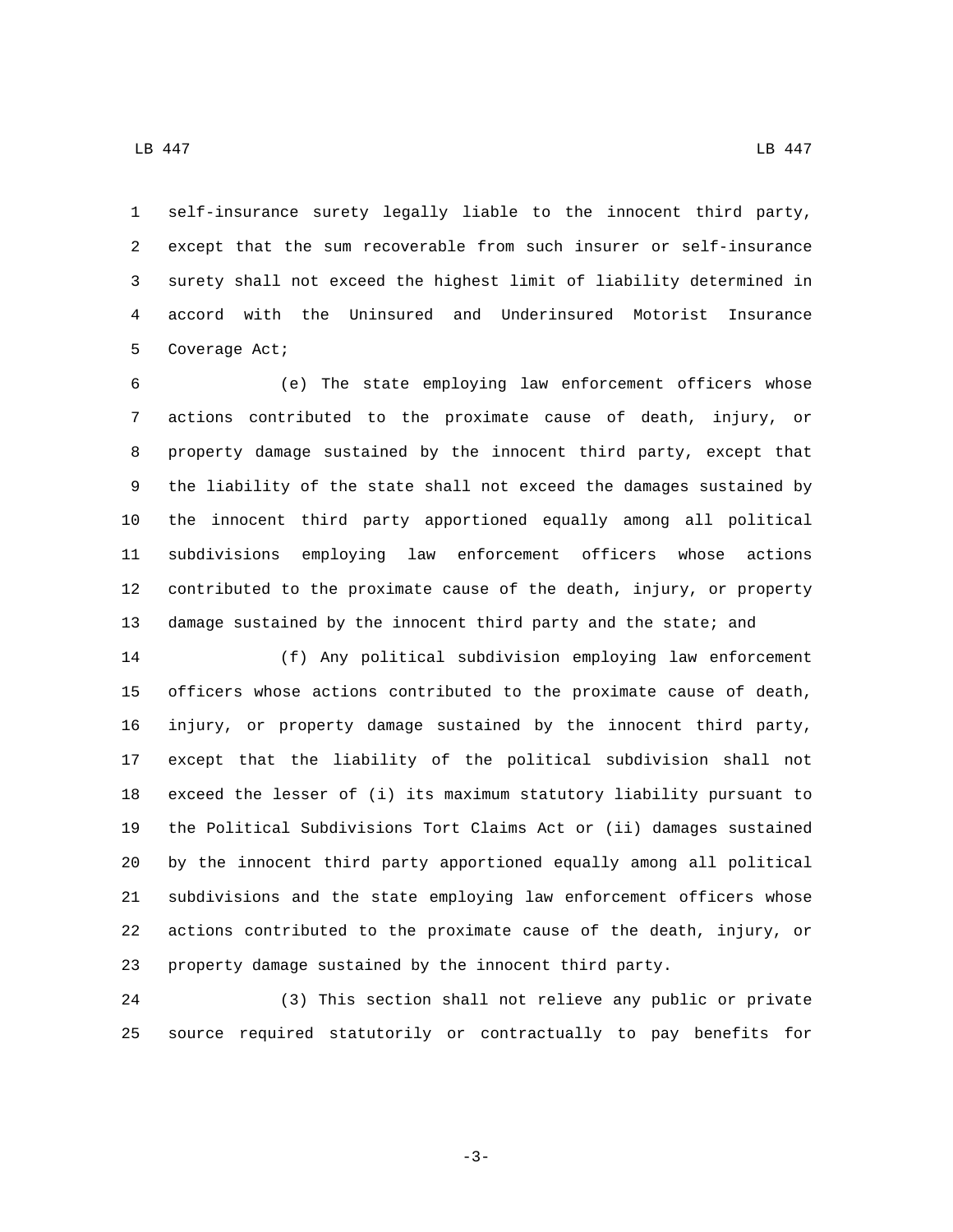$\Box$ B 447 LB 447

 disability or loss of earned income or medical expenses of the duty to pay such benefits when due. No such source of payment shall have any right of subrogation or contribution against the political subdivision.4

 (4) This section shall be considered part of the Political Subdivisions Tort Claims Act and all provisions of the act 7 apply.

 (5) For purposes of this section, vehicular pursuit means an active attempt by a law enforcement officer operating a motor 10 vehicle to apprehend one or more occupants of another motor vehicle, when the driver of the fleeing vehicle is or should be aware of such attempt and is resisting apprehension by maintaining or increasing his or her speed, ignoring the officer, or attempting to elude the officer while driving at speeds in excess of those reasonable and proper under the conditions. Vehicular pursuit shall be considered ended when a law enforcement officer has made a conscious decision 17 and taken action to terminate pursuit.

 Sec. 2. Section 81-8,215.01, Reissue Revised Statutes of 19 Nebraska, is amended to read:

 81-8,215.01 (1) In case of death, injury, or property damage to any innocent third party proximately caused by the action of a law enforcement officer employed by the state during vehicular pursuit, damages shall be paid to such third party by the state 24 employing the officer.

(2) Upon payment by the state of those damages sustained

-4-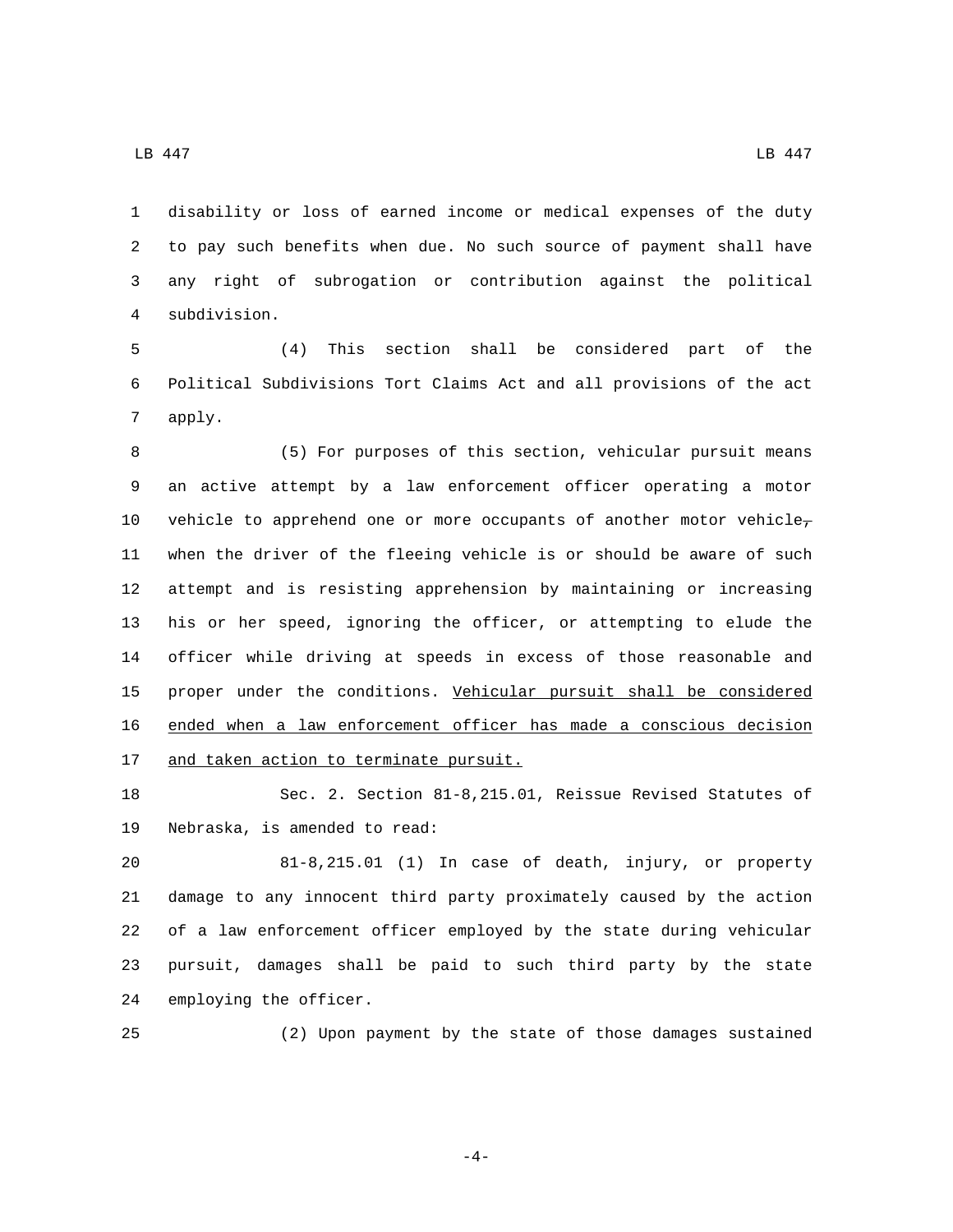by an innocent third party, whether upon voluntary settlement or in satisfaction of a judgment, the state shall be entitled to reimbursement of the amount of damages paid by the state from each 4 and all of the following sources:

5 (a) The driver of the fleeing vehicle;

 (b) Any organization, including a sole proprietorship, partnership, limited liability company, or corporation, liable for 8 the conduct of the driver of the fleeing vehicle;

 (c) Every insurer or self-insurance surety of either the driver of the fleeing vehicle or any organization, including a sole proprietorship, partnership, limited liability company, or corporation, liable for the conduct of the driver of the fleeing vehicle, except that no such insurer or self-insurance surety shall be required to pay in excess of the liability limit of its applicable 15 policies or bonds;

 (d) Any uninsured or underinsured motorist insurer or self-insurance surety legally liable to the innocent third party, except that the sum recoverable from such insurer or self-insurance surety shall not exceed the highest limit of liability determined in accord with the Uninsured and Underinsured Motorist Insurance 21 Coverage Act; and

 (e) Any political subdivision employing law enforcement officers whose actions contributed to the proximate cause of death, injury, or property damage sustained by the innocent third party, except that the liability of any such political subdivision shall not

-5-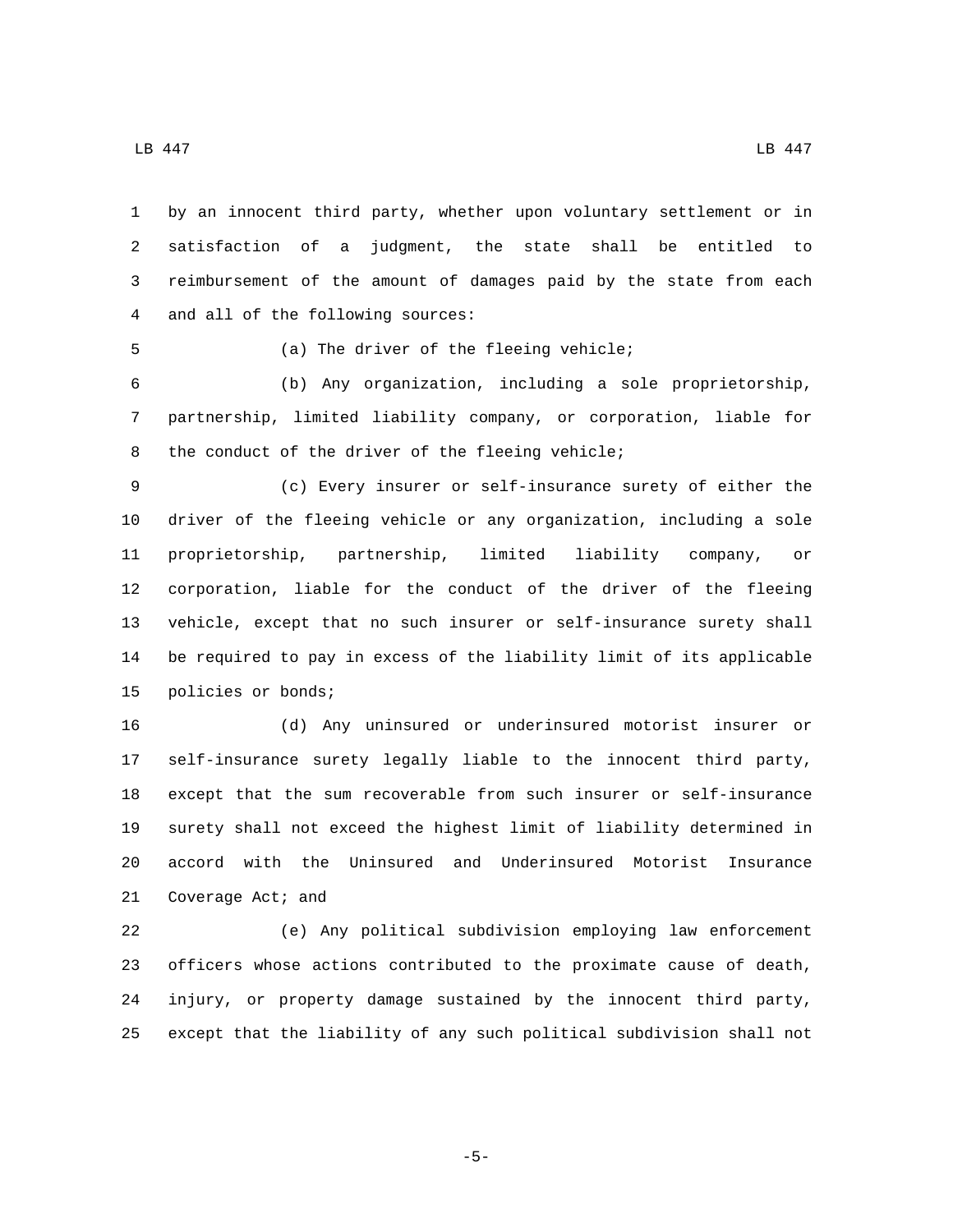exceed the lesser of (i) its maximum statutory liability pursuant to the Political Subdivisions Tort Claims Act or (ii) the damages sustained by the innocent third party apportioned equally among the state and all political subdivisions employing law enforcement officers whose actions contributed to the proximate cause of the death, injury, or property damage sustained by the innocent third 7 party.

 (3) This section shall not relieve any public or private source required statutorily or contractually to pay benefits for disability or loss of earned income or medical expenses of the duty to pay such benefits when due. No such source of payment shall have any right of subrogation or contribution against the state.

 (4) This section shall be considered part of the State Tort Claims Act and all provisions of the act apply.

 (5) For purposes of this section, vehicular pursuit means an active attempt by a law enforcement officer operating a motor vehicle to apprehend one or more occupants of another motor vehicle when the driver of the fleeing vehicle is or should be aware of such attempt and is resisting apprehension by maintaining or increasing his or her speed, ignoring the officer, or attempting to elude the officer while driving at speeds in excess of those reasonable and proper under the conditions. Vehicular pursuit shall be considered ended when a law enforcement officer has made a conscious decision 24 and taken action to terminate pursuit.

Sec. 3. Original sections 13-911 and 81-8,215.01, Reissue

-6-